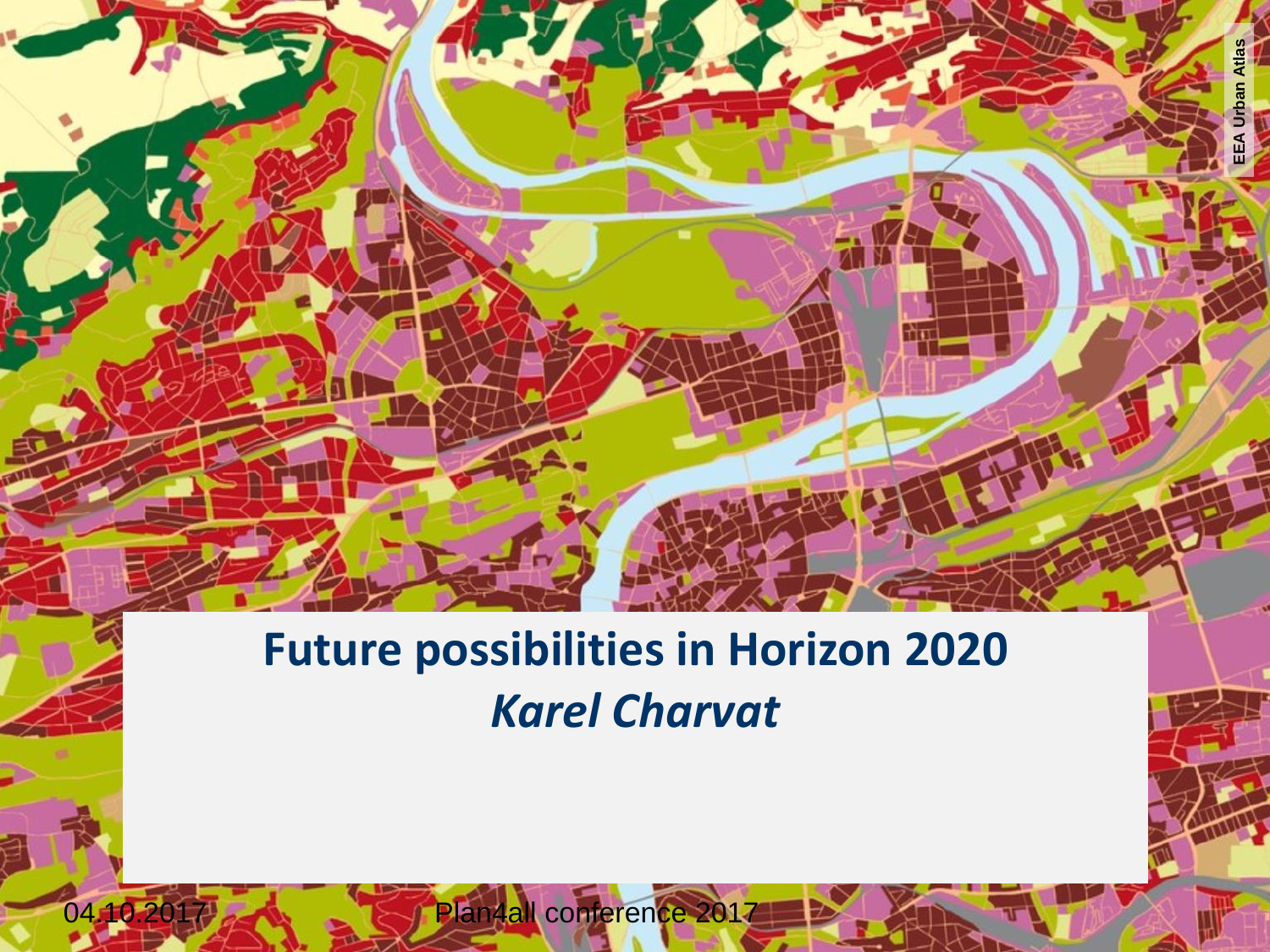# Non official informations

All information are from draft of workprogram, so priority lines could be changed

Not all actions are covered

It is brief overview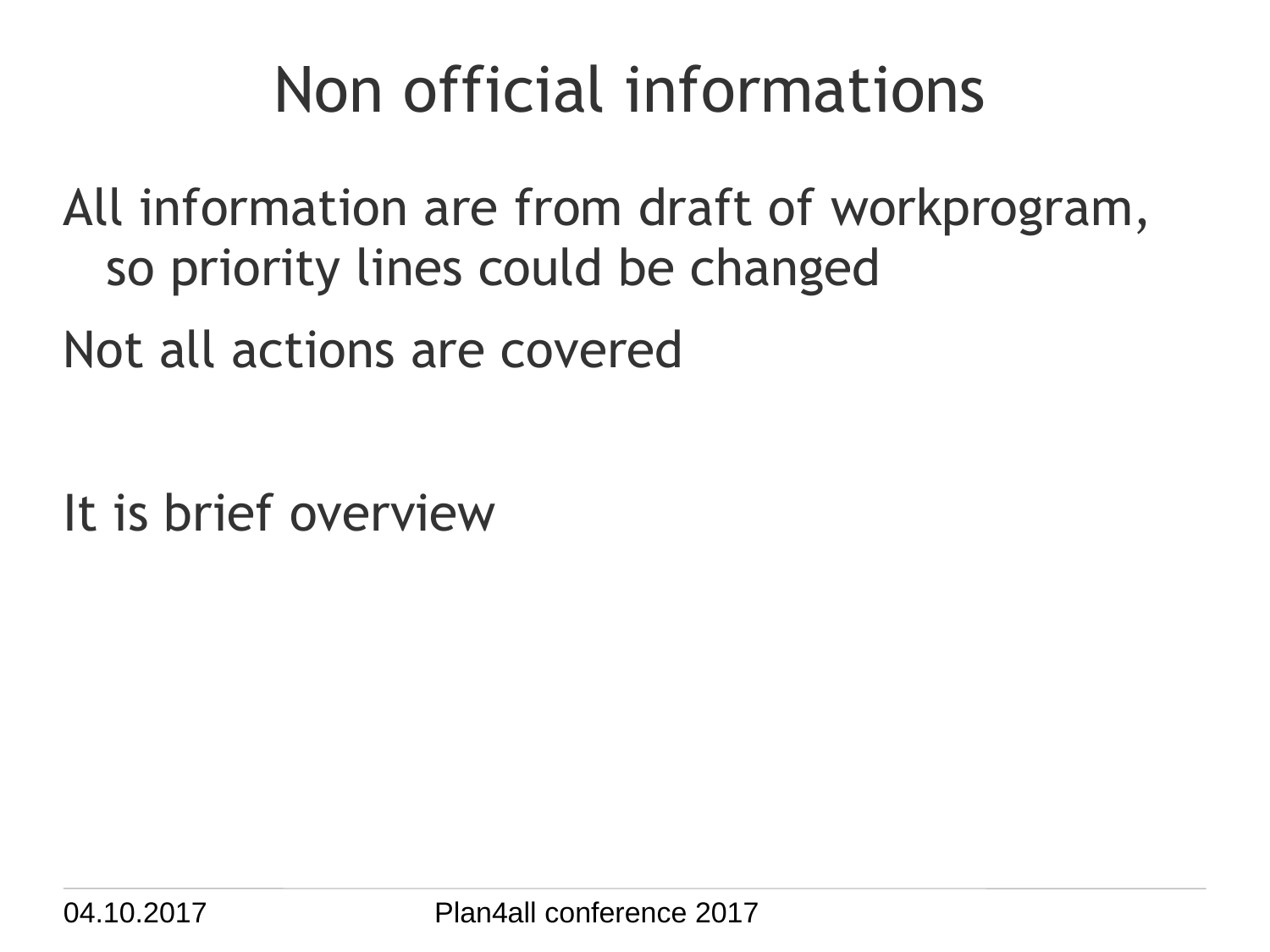LC-CLA-03-2018: Climate change impacts in Europe

- LC-CLA-06-2019: Inter-relations between climate change, biodiversity and ecosystem services
- SC5-11-2018: Digital solutions for water: linking the physical and digital world for water solutions
- SC5-12-2018: EU-India water co-operation
- SC5-15-2018: Strengthening the benefits for Europe of the Global Earth Observation System of Systems (GEOSS) - establishing 'EuroGEOSS'
- SC5-16-2019: Development of commercial activities and services through the use of GEOSS and Copernicus data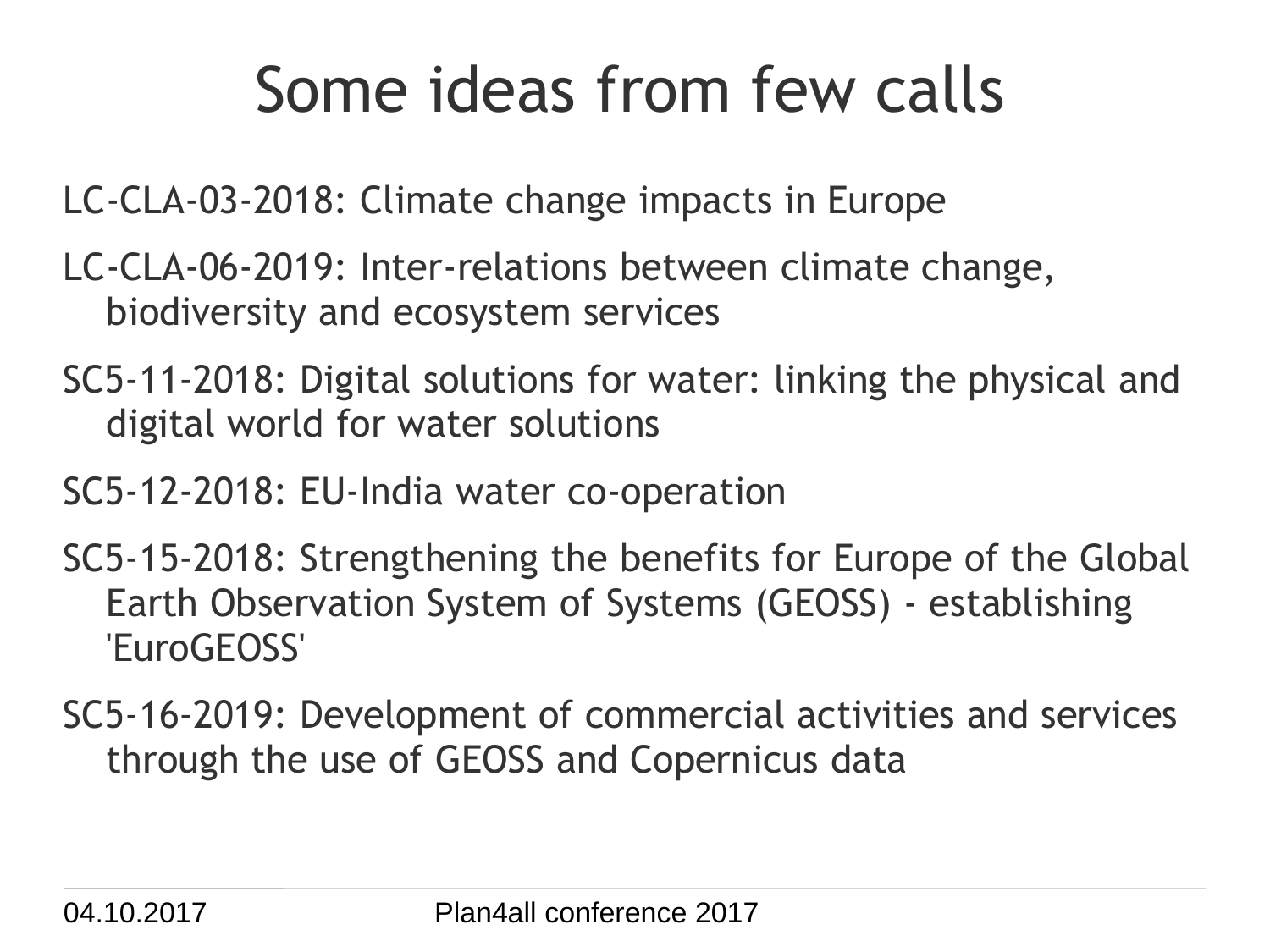TRANSFORMATIONS-03-2018-2019: Innovative solutions for inclusive and sustainable urban environments

TRANSFORMATIONS-04-2019-2020: Innovative approaches to urban and regional development through cultural tourism

TRANSFORMATIONS-05-2018: Cities as a platform for citizendriven innovation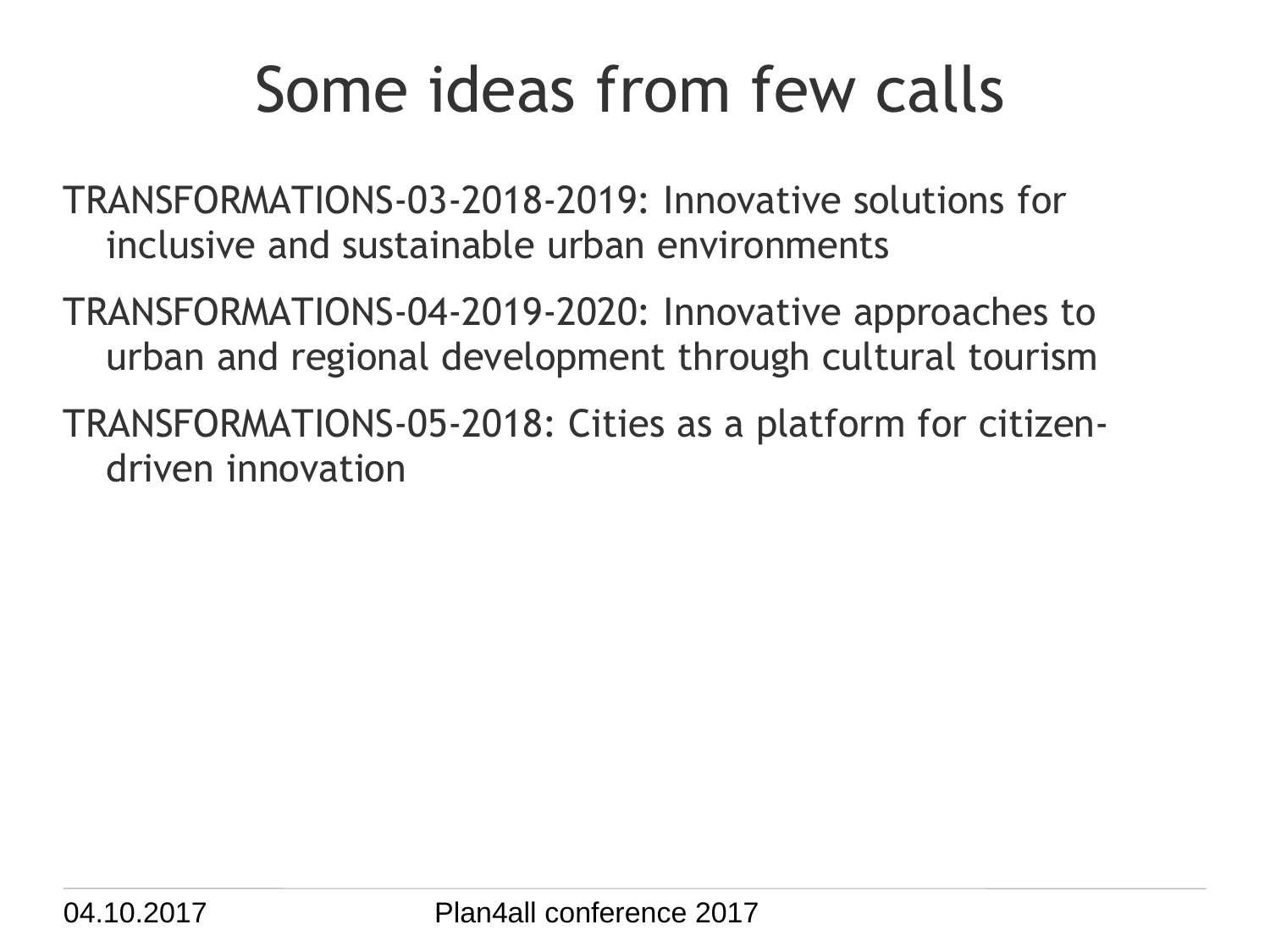SPACE-01-EO-2018-2019: Copernicus market uptake

SPACE-02-EO-2018: Copernicus evolution – Mission exploitation concepts - Preparation of a European capacity for agriculture monitoring, Preparation of a European capacity for forest monitoring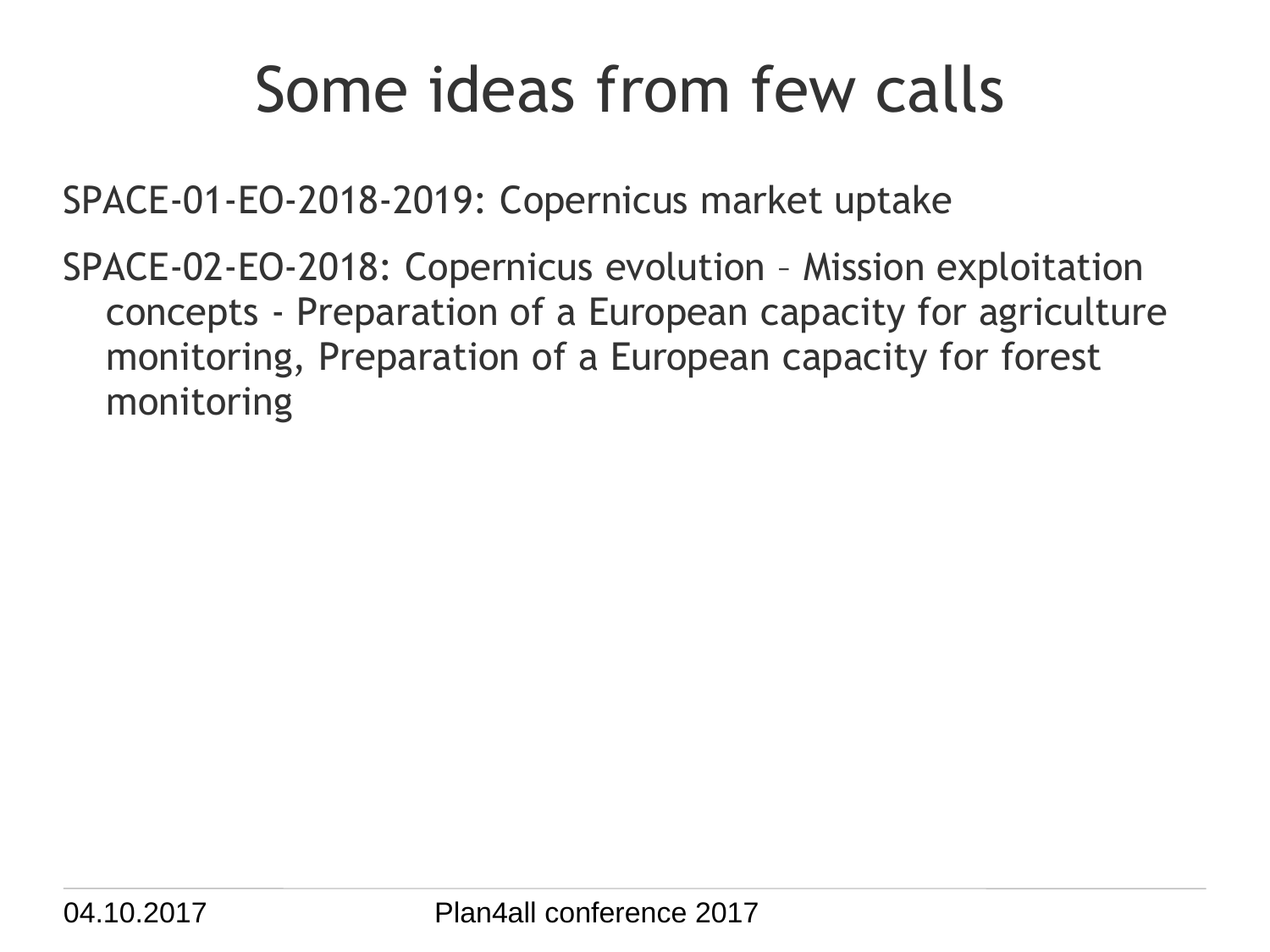- SFS-32-2018: Support to the implementation of EU-Africa Research and Innovation Partnership on Food and Nutrition Security & Sustainable Agriculture (FNSSA)
- SFS-34-2019-2020: Sustainable Intensification in Africa
- SFS-37-2018: Highly efficient management of soil quality and land resources
- RUR-01-2018-2019: Building modern rural policies on long-term visions and societal engagement
- RUR-02-2018: Socio-economic impacts of digitisation of agriculture and rural areas
- RUR-03-2018: Contracts for effective and lasting delivery of agri-environmental public goods 92
- RUR-04-2018-2019: Analytical tools and models to support agricultural and natural resource policies